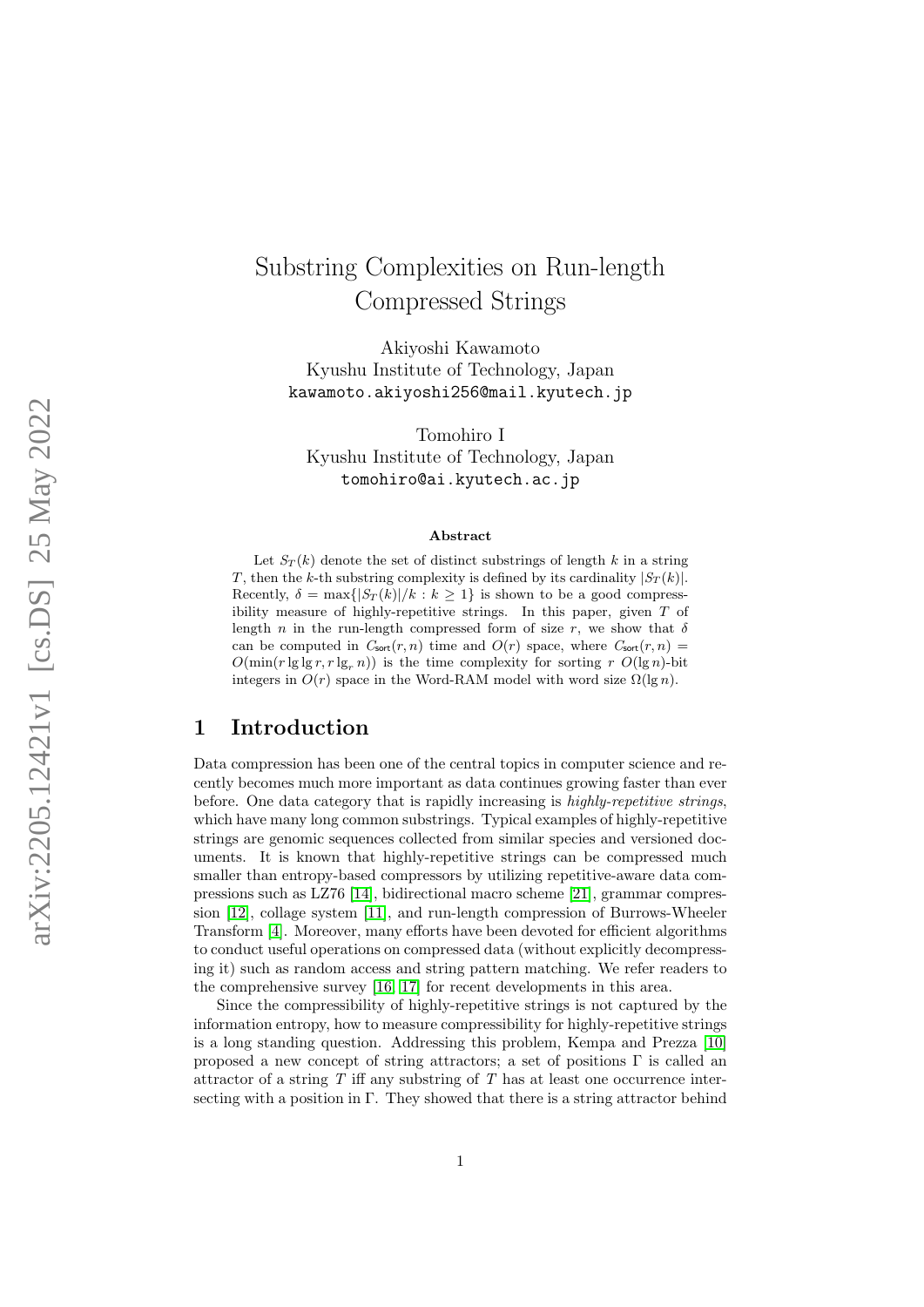existing repetitive-aware data compressions and the size  $\gamma$  of the smallest attractor lower bounds and well approximates the size of them. In addition, this and subsequent studies revealed that it is possible to design "universal" compressed data structures built upon any string attractor  $\Gamma$  to support operations such as random access and string pattern matching [\[10,](#page-10-4) [19,](#page-11-3) [18\]](#page-11-4). A drawback of string attractors is that computing the size  $\gamma$  of the smallest string attrac-tors is NP-hard [\[10\]](#page-10-4). As a substitution of  $\gamma$ , Christiansen et al. [\[5\]](#page-10-5) proposed another repetitive-aware compressibility measure  $\delta$  defined as the maximum of normalized substring complexities max $\{|S_T(k)|/k : k \geq 1\}$ , where  $S_T(k)$  denotes the set of substrings of length k in T. They showed that  $\delta \leq \gamma$  always holds and there is an  $O(\delta \lg(n/\delta))$ -size data structure for supporting efficient random access and string pattern matching.

Although substring complexities were used in [\[20\]](#page-11-5) to approximate the number of LZ76 phrases in sublinear time, it is very recent that  $\delta$  gains an attention as a gold standard of repetitive-aware compressibility measures [\[5\]](#page-10-5). Recent studies have shown that  $\delta$  possesses desirable properties as a compressibility measure. One of the properties is the robustness. For example, we would hope for a compressibility measure to monotonically increase while appending/prepending characters to a string. It was shown that  $\delta$  has this monotonicity [\[13\]](#page-10-6) while  $\gamma$ is not [\[15\]](#page-11-6). Akagi et al. [\[1\]](#page-10-7) studied the sensitivity of repetitive measures to edit operations and the results confirmed the robustness of  $\delta$ .

From algorithmic aspects, for a string of length  $n$ ,  $\delta$  can be computed in  $O(n)$  time and space [\[5\]](#page-10-5). This contrasts with  $\gamma$  and the smallest compression size in some compression schemes like bidirectional macro scheme, grammar compression and collage system, which are known to be NP-hard to compute. Exploring time-space tradeoffs, Bernardini et al. [\[3\]](#page-10-8) presented an algorithm to compute  $\delta$  with sublinear additional working space. Efficient computation of  $\delta$ has a practical importance for the  $O(\delta \lg(n/\delta))$ -size data structure of [\[5\]](#page-10-5) as once we know  $\delta$ , we can built the data structure while reading T  $O(\lg(n/\gamma))$  expected times in a streaming manner with main-memory space bounded in terms of  $\delta$ .

In this paper, we show that  $\delta$  can be computed in  $C_{\text{sort}}(r, n)$  time and  $O(r)$ space, where  $C_{\text{sort}}(r, n)$  is the time complexity for sorting r  $O(\lg n)$ -bit integers in  $O(r)$  space in the Word-RAM model with word size  $\Omega(\lg n)$ . We can easily obtain  $C_{\text{sort}}(r, n) = O(r \lg r)$  by comparison sort and  $C_{\text{sort}}(r, n) = O(r \lg r)$ by radix sort that uses  $\Theta(r)$ -size buckets. Plugging in more advanced sorting algorithms for word-RAM model,  $C_{\text{sort}}(r, n) = O(r \lg \lg r)$  [\[8\]](#page-10-9). In randomized setting,  $C_{\text{sort}}(r, n) = O(r)$  if  $\lg n = \Omega(\lg^{2+\epsilon} r)$  for some fixed  $\epsilon > 0$  [\[2\]](#page-10-10), and otherwise  $C_{\text{sort}}(r, n) = O(r \sqrt{\lg \frac{\lg n}{\lg r}})$  [\[9\]](#page-10-11).

# 2 Preliminaries

Let  $\Sigma$  be a finite *alphabet*. An element of  $\Sigma^*$  is called a *string* over  $\Sigma$ . The length of a string w is denoted by  $|w|$ . The empty string  $\varepsilon$  is the string of length 0, that is,  $|\varepsilon| = 0$ . Let  $\Sigma^+ = \Sigma^* - {\varepsilon}$ . The concatenation of two strings x and y is denoted by  $x \cdot y$  or simply  $xy$ . When a string w is represented by the concatenation of strings x, y and z (i.e.  $w = xyz$ ), then x, y and z are called a prefix, substring, and suffix of w, respectively. The *i*-th character of a string w is denoted by w[i] for  $1 \leq i \leq |w|$ , and the substring of a string w that begins at position i and ends at position j is denoted by  $w[i..j]$  for  $1 \le i \le j \le |w|$ ,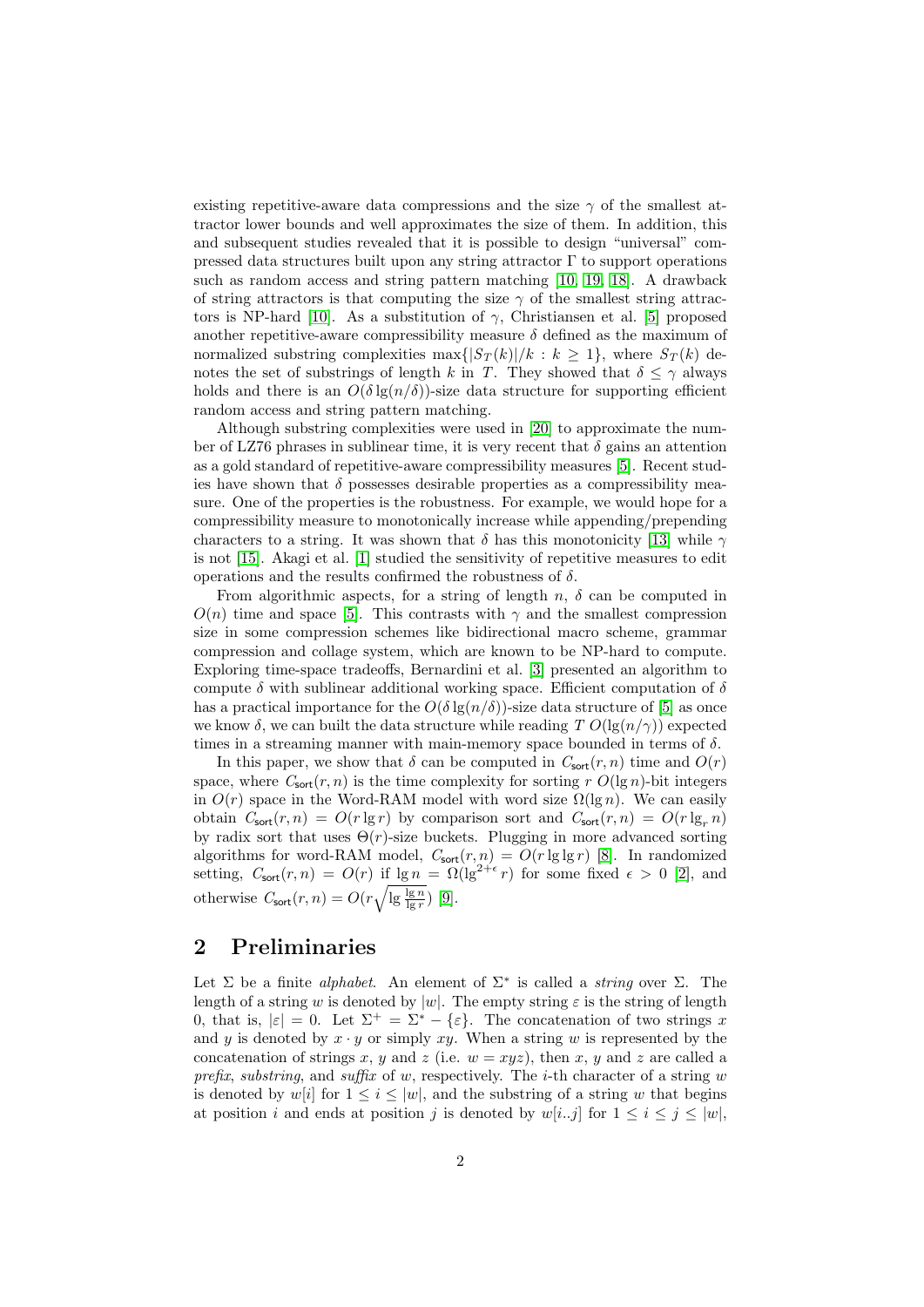i.e.,  $w[i..j] = w[i]w[i+1] \dots w[j]$ . For convenience, let  $w[i..j] = \varepsilon$  if  $j < i$ . For two strings x and y, let  $\mathsf{lcp}(x, y)$  denote the length of the longest common prefix between x and y. For a character c and integer  $e \geq 0$ , let  $c^e$  denote the string consisting of a single character c repeated by e times.

A substring  $w[i..j]$  is called a *run* of w iff it is a maximal repeat of a single character, i.e.,  $w[i-1] \neq w[i] = w[i+1] = \cdots = w[j-1] = w[j] \neq w[j+1]$  (the inequations for  $w[i-1]$  and/or  $w[i+1]$  are ignored if they are out of boundaries). We obtain the run-length encoding of a string by representing each run by a pair of character and the number of repeats in  $O(1)$  words of space. For example, a string aabbbaabb has four runs aa, bbb, aa and bb, and its run-length encoding is  $(a, 2), (b, 3), (a, 2), (b, 2)$  or we just write as  $a<sup>2</sup>b<sup>3</sup>a<sup>2</sup>b<sup>2</sup>$ .

Throughout this paper, we refer to T as a string over  $\Sigma$  of length n with r runs and  $\delta = \max\{|S_T(k)|/k : k \geq 1\}$ . Our assumption on computational model is the Word-RAM model with word size  $\Omega(\lg n)$ . We assume that  $\Sigma$  is interpreted as an integer with  $O(1)$  words or  $O(\lg n)$  bits, and the order of two characters in  $\Sigma$  can be determined in constant time.

Let  $\mathcal T$  denote the trie representing the suffixes of  $T$  that start with the run's boundaries in T, which we call the r-suffix trie of T. Note that  $\mathcal T$  has at most r leaves and at most r branching internal nodes, and thus,  $\mathcal T$  can be represented in  $O(r)$  space by compacting non-branching internal nodes and representing edge labels by the pointers to the corresponding fragments in the run-length encoded string of T. We call the compacted r-suffix trie the r-suffix tree. In order to work in  $O(r)$  space, our algorithm actually works on the r-suffix tree of T, but our conceptual description will be made on the r-suffix trie considering that non-branching internal nodes remain. A node is called *explicit* when we want to emphasize that the node is present in the r-suffix tree, too.

Let V denote the set of nodes of  $\mathcal{T}$ . For any  $v \in V$ , let  $str(v)$  be the string obtained by concatenating the edge labels from the root to v, and  $\mathsf{d}(v) = |\mathsf{str}(v)|$ . We say that v represents the string  $str(v)$  and sometimes identify v by  $str(v)$  if it is clear from the context. For any  $v \in V$  and  $1 \leq k \leq d(v)$ , let  $str_k(v)$  be the suffix of  $str(v)$  of length k. Let V denote the set of nodes that do not have a child whose string consists of a single character. Figure [1](#page-3-0) shows an example of  $\mathcal T$  for  $T =$  aabbbaabbaaa.

# <span id="page-2-0"></span>3 Connection between  $S_T(k)$  and the r-suffix trie

We first recall a basic connection between  $S_T(k)$  and the nodes of the suffix trie of T that is the trie representing "all" the suffixes of  $T$  [\[22,](#page-11-7) [7\]](#page-10-12). Since a k-length substring w in T is a k-length prefix of some suffix of T, w can be uniquely associated with the node  $v$  representing  $w$  by the path from the root to v. Thus, the set  $S_T(k)$  of substrings of length k is captured by the nodes of depth  $k$ . This connection is the basis of the algorithm presented in  $[5, \text{Lemma}]$ 5.7] to compute  $\delta$  in  $O(n)$  time and space.

We want to establish a similar connection between  $S_T(k)$  and the nodes of the r-suffix trie  $\mathcal T$  of T. Since only the suffixes that start with run's boundaries are present in  $\mathcal{T}$ , there could be a substring w of T that is not represented by a path from the root to some node. Still, we can find an occurrence of any non-empty substring w in a path starting from a node in  $V - \hat{V}$ : Suppose that  $w = T[i..j]$  is an occurrence of w in T and  $i' \leq i$  is the starting position of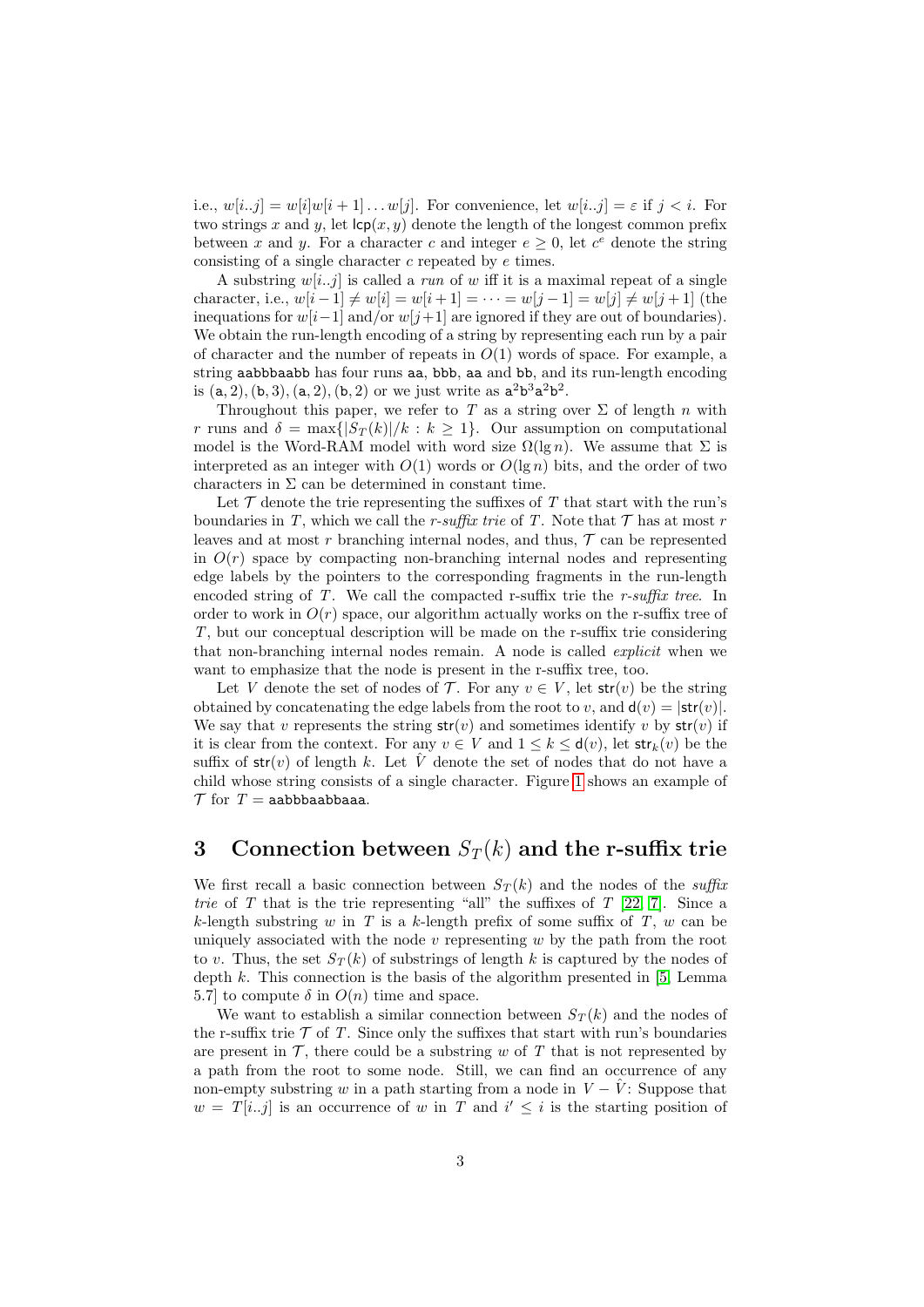

<span id="page-3-0"></span>Figure 1: An example of r-suffix trie  $\mathcal T$  for  $T =$  aabbbaabbaaa. The nodes in black  $\{\varepsilon, a, aa, b, bb\}$  are the nodes in  $V - \hat{V}$ . With the notations introduced in Section [3,](#page-2-0) the nodes in gray both and both cannot be deepest matching nodes due to bbba and bbbaa, respectively. The other nodes belong to  $D$  and two integers in node  $v \in D$  represent  $d(v)$  (upper integer) and  $|t(v)|$  (lower integer), where  $t(v)$  is defined in Section [3.](#page-2-0)

the run containing i, then there is a node v such that  $str(v) = T[i'..j]$  and  $str_{|w|}(v) = w$ . Formally, we say that node v is a matching node for a string w iff  $str(v) = w[1]^e w$  for some integer  $e \geq 0$ . Note that there could be more than one matching nodes for a string  $w$ , but the *deepest matching node* for  $w$ is unique because two distinct matching nodes must have different values of e. The following lemma summarizes the above discussion.

<span id="page-3-1"></span>**Lemma 1.** For any substring  $w$  of  $T$ , there is a unique deepest matching node  $in \mathcal{T}$ .

The next lemma implies that a deepest matching node for some string is in  $\hat{V}$ .

**Lemma 2.** A node  $v \notin \hat{V}$  cannot be a deepest matching node for any string.

*Proof.* Since  $v \notin \hat{V}$ , there exists a child v' of v such that  $str(v') = c^e$  for some character c and integer  $e > 0$ . It also implies that  $str(v) = c^{e-1}$ . Thus, v' is always a deeper matching node for any suffix of  $str(v)$  and the claim of the lemma follows.  $\Box$ 

Let  $D \subseteq \hat{V}$  denote the set of deepest matching nodes for some strings, and  $D_k \subseteq D$  denote the set of deepest matching nodes for some strings of length k. For fixed k, it is obvious that a node v in  $D_k$  is the deepest matching node for a unique substring of length k, which is  $str_k(v)$ . Together with Lemma [1,](#page-3-1) there is a bijection between  $S_T(k)$  and  $D_k$ , which leads to the following lemma.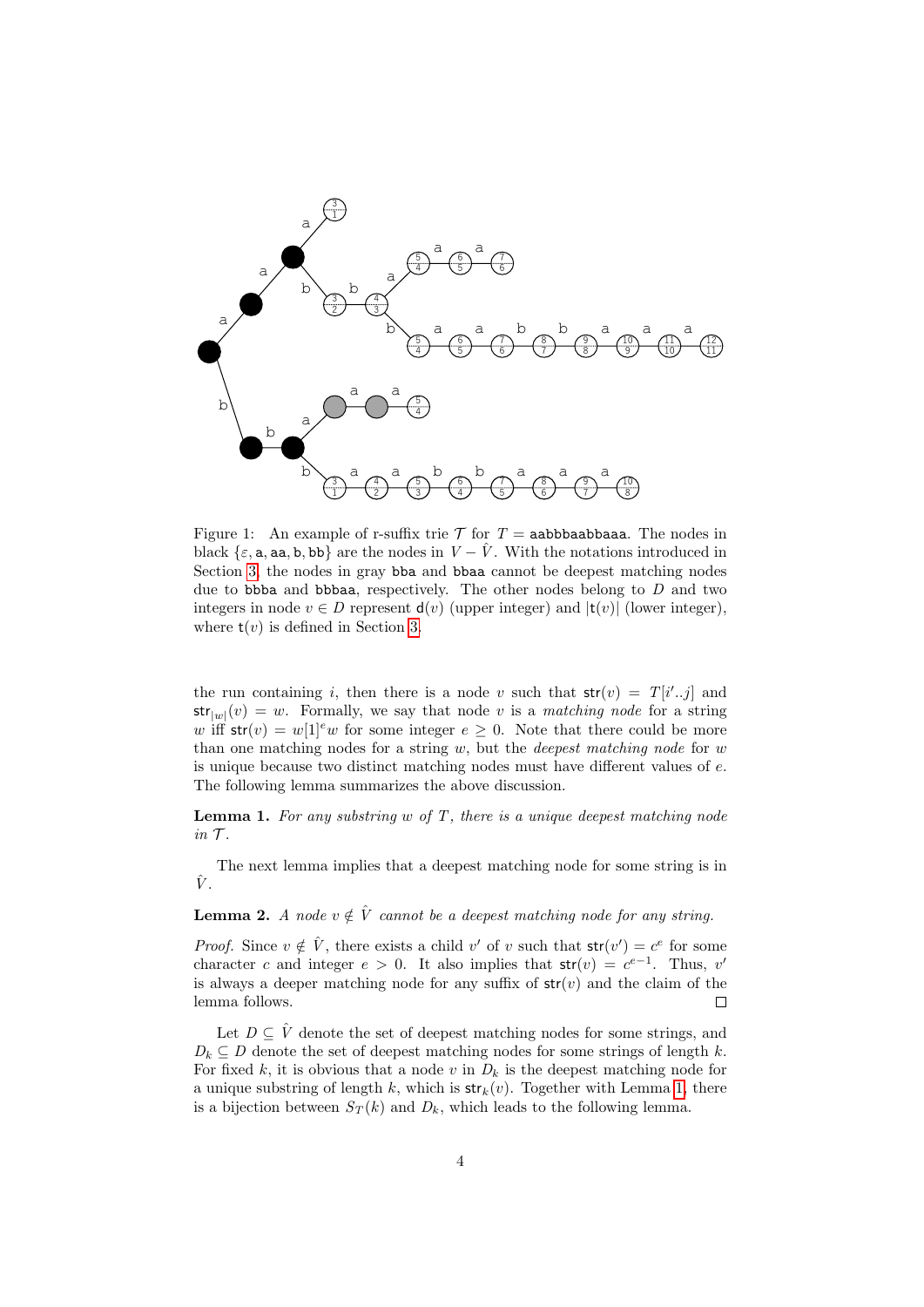

Figure 2: Displaying the nodes in  $D_2$  in orange filled color. The nodes aaa, aab, bbb and bbba are respectively the deepest matching nodes for aa, ab, bb and ba.

<span id="page-4-0"></span>**Lemma 3.** For any  $1 \leq k \leq n$ ,  $|S_T(k)| = |D_k|$ .

By Lemma [3,](#page-4-0)  $\delta$  can be computed by max $\{|D_k|/k : k \geq 1\}.$ 

Next we study some properties on D, which is used to compute  $\delta$  efficiently. For any  $v \in V$ , let  $s(v)$  denote the string that can be obtained by removing one character from the first run of  $str(v)$ , and let  $t(v)$  be the string such that  $str(v) = s(v) \cdot t(v)$ . In other words,  $t(v)$  is the shortest string for which v is a matching node. For example, if  $str(v) = a$ abba then  $s(v) = a$  and  $t(v) = ab$ ba.

<span id="page-4-1"></span>**Lemma 4.** For any  $v \in \hat{V}$ ,  $\{k : v \in D_k\}$  is  $[|{\bf t}(v)|...{\bf d}(v)]$  or  $\emptyset$ .

*Proof.* First of all, by definition it is clear that  $v$  cannot be a matching node for a string of length shorter than  $|t(v)|$  or longer than  $d(v)$ . Hence, only the integers in  $[|{\bf t}(v)|...{\bf d}(v)]$  can be in  $\{k : v \in D_k\}$ , and the claim of the lemma says that  $\{k : v \in D_k\}$  either takes them all or nothing.

We prove the lemma by showing that if  $v$  is not the deepest matching node for some suffix w of  $str(v)$  with  $|t(v)| \leq |w| \leq d(v)$ , then v is not the deepest matching node for any string. The assumption implies that there is a deeper matching node v' for w. Let  $c = \mathsf{t}(v)[1]$ , then  $\mathsf{str}(v) = c^e \mathsf{t}(v)$  with  $e = |\mathsf{s}(v)|$ . Note that w is obtained by prepending zero or more c's to  $t(v)$ , and hence,  $str(v')$  is written as  $c^{e'}w$  for some  $e' > e$ . Therefore, v and v' are matching nodes for any suffix of  $str(v)$  of length in  $[|t(v)|...d(v)]$ . Since v' is deeper than v, the claim holds.  $\Box$ 

<span id="page-4-2"></span>**Lemma 5.** For any  $u \in D$ , any child v of u is in D.

*Proof.* We show a contraposition, i.e.,  $u \notin D$  if  $v \notin D$ . Let  $c = \mathsf{t}(v)[1]$ , then  $str(v) = c^{e}t(v)$  with  $e = |s(v)|$ . Note that, by Lemma [4,](#page-4-1)  $v \in D$  iff v is the deepest matching node for  $t(v)$ . We assume that  $u \in V$  since otherwise  $u \notin D$  is clear.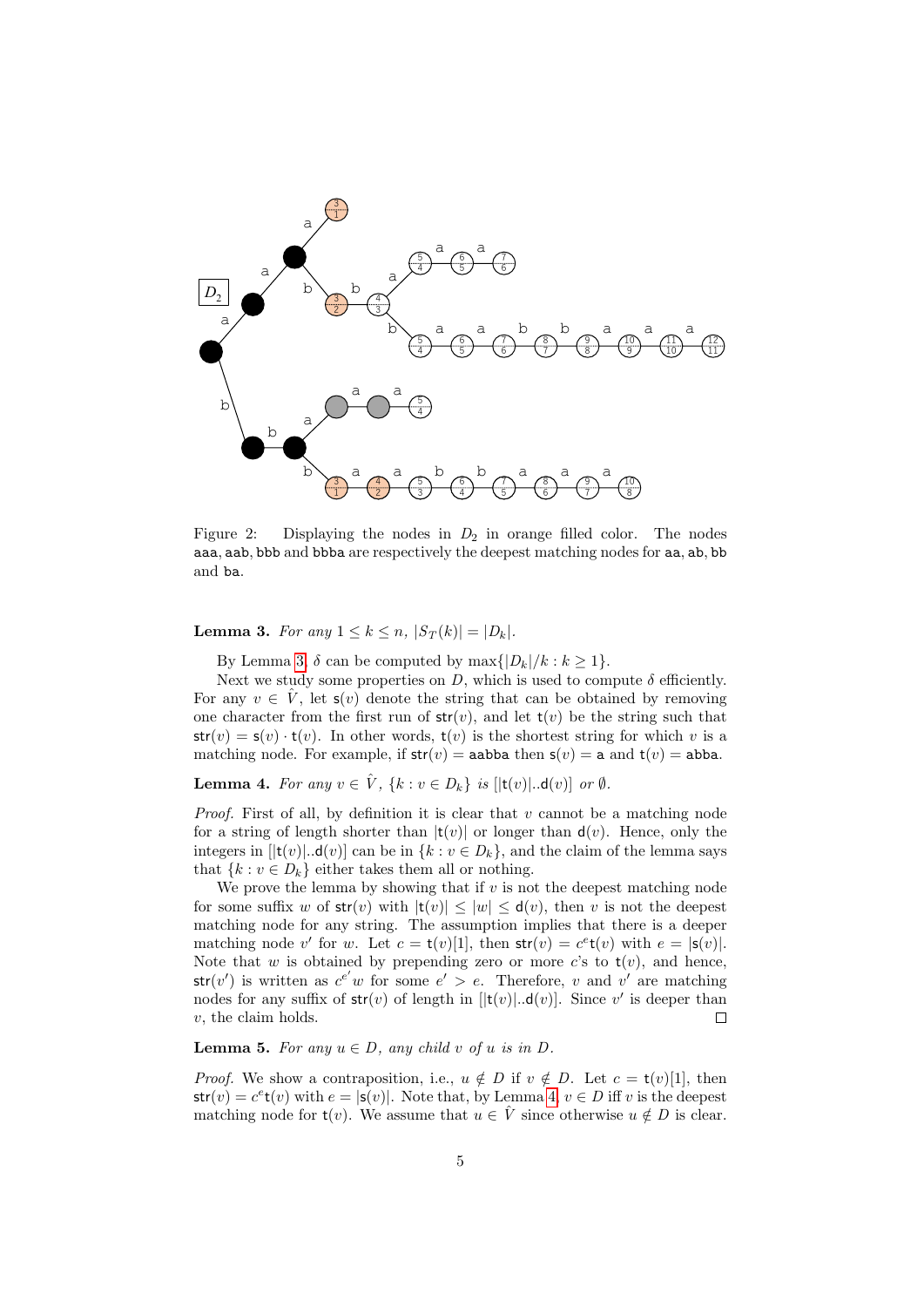Then, it holds that  $u \in D$  iff u is the deepest matching node for  $t(v)[1..|t(v)|-1]$ . The assumption of  $v \notin D$  then implies that there is a deeper matching node v' for  $t(v)$  such that  $str(v') = c^{e'}t(v)$  with  $e' > e$ . Since the parent u' of v' is deeper than u and a matching node for  $t(v)[1..|t(v)|-1]$ , we conclude that  $u \notin D$ .  $\Box$ 

By Lemma [5,](#page-4-2) we can identify some deepest matching node  $v$  such that all the ancestors of  $v$  are not in  $D$  and all the descendants of  $v$  are in  $D$ . We call such a node  $v$  a DMN-root, and let  $D_{\text{root}}$  denote the set of DMN-roots. We will later in Section [4](#page-6-0) show how to compute  $D_{\text{root}}$  in  $C_{\text{sort}}(r, n)$  time and  $O(r)$  space.

Figure [3](#page-9-0) shows how  $D_k$  changes when we increase k.

Now we focus on the difference  $\alpha_k = |D_k| - |D_{k-1}|$  between  $|D_k|$  and  $|D_{k-1}|$ , and show that we can partition [1..*n*] into  $O(r)$  intervals so that  $\alpha_k$  does not change in each interval.

<span id="page-5-1"></span>**Lemma 6.**  $|\{k : \alpha_{k+1} \neq \alpha_k\}| = O(r)$ .

*Proof.* We prove the lemma by showing that  $|\{k : |D_{k+1}-D_k| \neq |D_k-D_{k-1}|\}|$  $O(r)$  and  $|\{k : |D_k - D_{k+1}| \neq |D_{k-1} - D_k|\}| = O(r)$ .

It follows from Lemma [4](#page-4-1) that a node v in  $(D_{k+1}-D_k)$  satisfies  $k+1 = |t(v)|$ . If the parent u of v is in D, then  $u \in (D_k-D_{k-1})$  since  $k = |t(u)|$ . In the opposite direction, any child of  $u \in (D_k - D_{k-1})$  is in  $(D_{k+1} - D_k)$  by Lemma [5.](#page-4-2) Therefore  $|D_{k+1} - D_k|$  and  $|D_k - D_{k-1}|$  can differ only if one of the following conditions holds:

- 1. there is a node  $v \in (D_{k+1} D_k)$  whose parent is not in D, which means that  $v \in D_{\text{root}}$ ;
- 2. there is a node  $u \in (D_k D_{k-1})$  that has no child or more than one children, which means that  $u$  is an explicit node.

Note that each node v in  $D_{\text{root}}$  contributes to the first case when  $k + 1 = |t(v)|$ and each explicit node u can contribute to the second case when  $k = |t(u)|$ . Hence  $|\{k : |D_{k+1} - D_k| \neq |D_k - D_{k-1}|\}| = O(r)$ .

It follows from Lemma [4](#page-4-1) that a node v in  $(D_k - D_{k+1})$  satisfies  $k = d(v)$ . If the parent u of v is in D, then  $u \in (D_{k-1} - D_k)$  since  $k - 1 = d(u)$ . In the opposite direction, any child of  $u \in (D_{k-1} - D_k)$  is in  $(D_k - D_{k+1})$  by Lemmas [5](#page-4-2) and [4.](#page-4-1) Therefore  $|D_k - D_{k+1}|$  and  $|D_{k-1} - D_k|$  can differ only if one of the following conditions holds:

- 1. there is a node  $v \in (D_k D_{k+1})$  whose parent is not in D, which means that  $v \in D_{\text{root}}$ ;
- 2. there is a node  $u \in (D_{k-1} D_k)$  that has no child or more than one children, which means that  $u$  is an explicit node.

Note that each node v in  $D_{\text{root}}$  contributes to the first case when  $k = d(v)$  and each explicit node u can contribute to the second case when  $k-1 = d(u)$ . Hence  $|\{k : |D_k - D_{k+1}| \neq |D_{k-1} - D_k|\}| = O(r).$ 

Putting all together,  $|\{k : \alpha_{k+1} \neq \alpha_k\}| = O(r)$ .  $\Box$ 

The next lemma will be used in our algorithm presented in Section [4.](#page-6-0)

<span id="page-5-0"></span>**Lemma 7.** Assume that  $\alpha_k = \alpha$  for any  $k \in (k'..k'']$ . Then,  $|S_T(k)|/k$ , in the range  $k \in [k'..k'']$ , is maximized at k' or k''.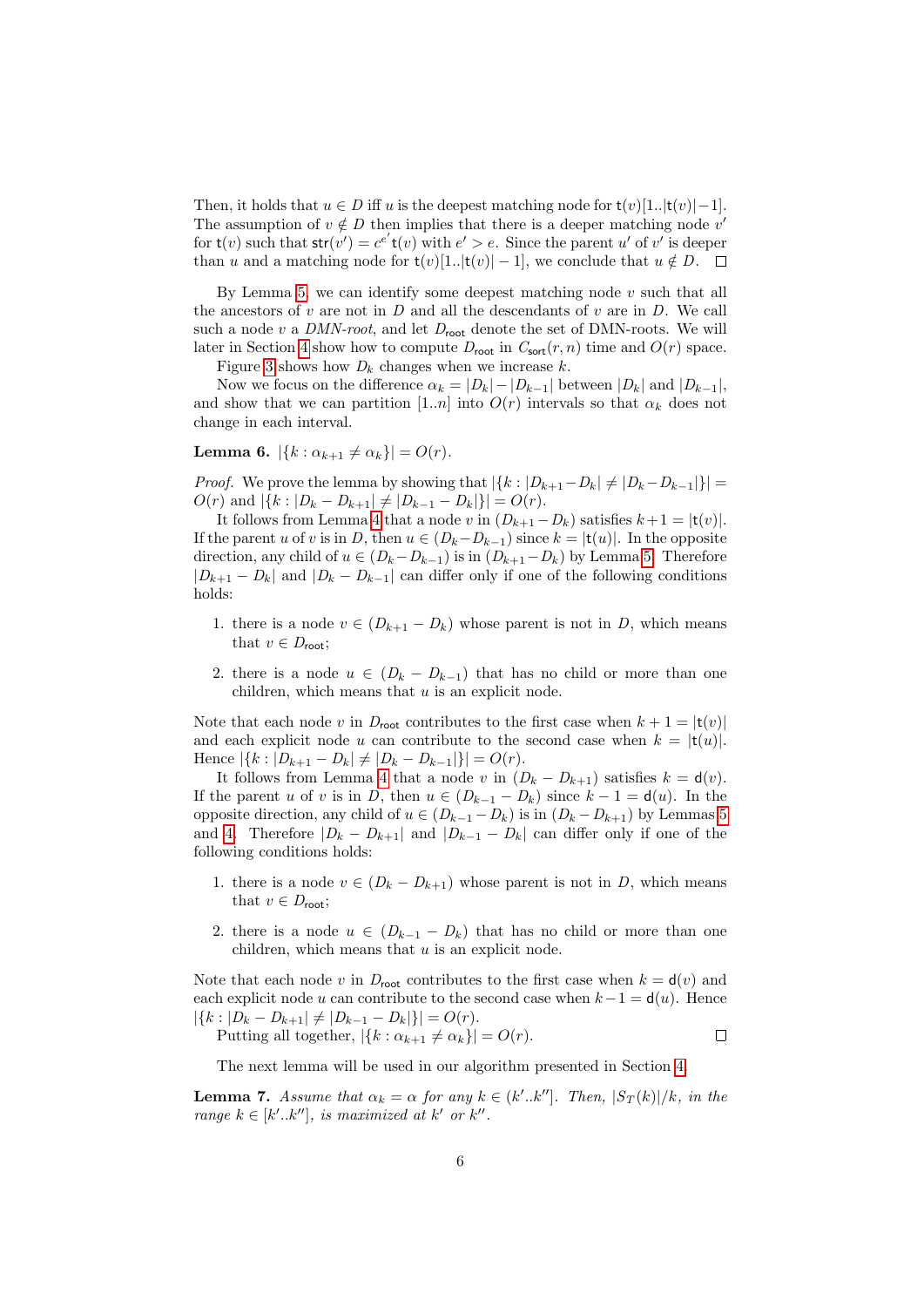*Proof.* For any  $k \in [k'..k'']$  with  $k = k' + x$ ,  $|S_T(k)|/k$  can be represented by

$$
f(x) = \frac{|S_T(k')| + \alpha x}{(k' + x)}.
$$

By differentiating  $f(x)$  with respect to x, we get

$$
f'(x) = \frac{\alpha(k' + x) - (|S_T(k')| + \alpha)k'}{(k' + x)^2} = \frac{\alpha x - |S_T(k')|k'}{(k' + x)^2}.
$$

Assessing sings of  $f'(x)$ , it turns out that  $f(x)$  monotonically decreases for  $x \leq |S_T(k')| k'/\alpha$  and increases for  $x \geq |S_T(k')| k'/\alpha$ , and hence,  $|S_T(k)|/k$ , in the range  $[k'..k'']$ , is maximized at k' or k''.

## <span id="page-6-0"></span>4 Algorithm

Based on the properties of  $D$  established in Section [3,](#page-2-0) we present an algorithm, given r-size run-length compressed string T, to compute  $\delta$  in  $C_{\text{sort}}(r, n)$  time and  $O(r)$  space.

We first build the r-suffix tree of  $T$ .

<span id="page-6-1"></span>**Lemma 8.** Given a string  $T$  in run-length compressed form of size  $r$ , the  $r$ suffix tree of T of size  $O(r)$  can be computed in  $C_{\text{sort}}(r, n)$  time and  $O(r)$  space.

*Proof.* Let  $w$  be a string of length  $r$  that is obtained by replacing each run of T with a meta-character in [1..r], where the meta-character of a run  $c^e$  is determined by the rank of the run sorted over all runs in  $T$  using the sorting key of the pair  $(c, e)$  represented in  $O(\lg n)$  bits. Since  $(c, e)$  is represented in  $O(\lg n)$ bits, we can compute w in  $C_{\text{sort}}(r, n)$  time and  $O(r)$  space. Then we build the suffix tree of w in  $O(r)$  time and space using any existing linear-time algorithm for building suffix trees over integer alphabets (use e.g. [\[6\]](#page-10-13)). Since runs with the same character but different exponents have different meta-characters, we may need to merge some prefixes of edges outgoing from a node. Fixing this in  $O(r)$ time, we get the r-suffix tree of T.  $\Box$ 

Note that we can reduce  $O(\lg n)$ -bit characters to  $O(\lg r)$ -bit characters during the process of sorting in the proof of Lemma [8.](#page-6-1) From now on we assume that a character is represented by an integer in  $[1..r]$ . In particular, pointers to some data structures associated with for each character can be easily maintained in  $O(r)$  space.

We augment the r-suffix tree in  $O(r)$  time and space so that we can support longest common prefix queries that compute lcp value for any pair of suffixes starting with run's boundary in constant time. We can implement this with a standard technique that employs lowest common ancsestor queries over suffix trees (see e.g. [\[7\]](#page-10-12), namely, we just compute the string depth of the lowest common ancestor of two leaves corresponding to the suffixes.

Using this augmented r-suffix tree, we can compute the set  $D_{\text{root}}$  of DMNroots in  $O(r)$  time.

<span id="page-6-2"></span>**Lemma 9.**  $D_{\text{root}}$  can be computed in  $O(r)$  time.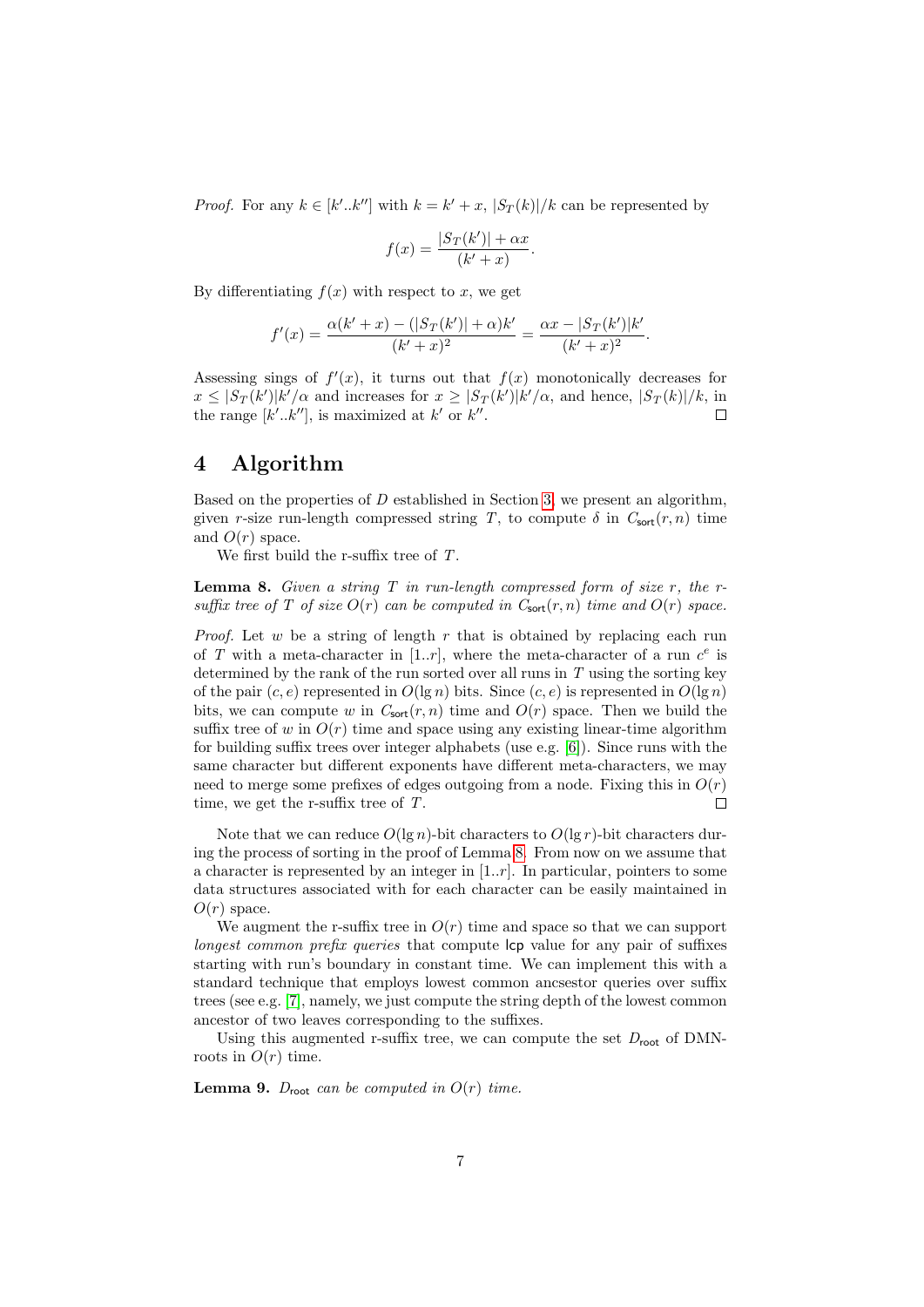**Algorithm 1:** How to compute  $|b(\cdot)|$  for the leaves in  $L_c$ .

<span id="page-7-0"></span>**Input:** Doubly linked list  $L_c$  of the leaves starting with character c and sorted in the lexicographic order of  $rem(\cdot)$ . **Output:**  $|b(\cdot)|$  for the leaves in  $L_c$ . 1  $L \leftarrow L_c$ ;  $\qquad \qquad$  /\* initialize tentative list  $L$  by  $L_c$  \*/ **2 foreach** l in  $L_c$  in increasing order of the exponents of their first runs do  $\mathbf{3}$  if l is removed from L then continue ; 4  $e \leftarrow$  the exponent of the first run of l; 5 compute predecessor p of l (in rem( $\cdot$ ) lex. order) that has longer first run than e; 6 compute successor s of l (in rem(·) lex. order) that has longer first run than e;  $\tau$  | foreach l'existing in between p and s in L do 8 | output  $|\mathsf{b}(l')|=e+\max(\mathsf{lcp}(\mathsf{rem}(l'),\mathsf{rem}(p)),\mathsf{lcp}(\mathsf{rem}(l'),\mathsf{rem}(s)))$  for  $l'$ ; **9**  $\blacksquare$  remove l' from L;

Proof. For each leaf l, we compute, in the root-to-leaf path, the deepest node  $\mathbf{b}(l)$  satisfying that there exists v such that  $\mathbf{t}(\mathbf{b}(l)) = \mathbf{t}(v)$  and  $\mathbf{s}(\mathbf{b}(l))$  is a proper prefix of  $s(v)$ . If  $b(l)$  is not a leaf, the child of  $b(l)$  (along the path) is the DMN-root on the path. Since  $str(b(l))$  and  $str(v)$  are same if we remove their first run, we can compute the longest one by using lcp queries on the pair of leaves having the same character in the previous run. Let  $rem(l)$  denote the string that can be obtained by removing the first run from  $str(l)$ .

For any character c, let  $L_c$  be the doubly linked list of the leaves starting with the same character c and sorted in the lexicographic order of  $\mathsf{rem}(\cdot)$  (remark that it is not lex. order of  $str(\cdot)$ ). Such lists for "all" characters c can be computed in a batch in  $O(r)$  time by scanning all leaves in the lexicographic order and appending a leaf l to  $L_c$  if the previous character of the suffix  $str(l)$  is c.

Now we focus on the leaves that start with the same character  $c$ . Given  $L_c$ , Algorithm [1](#page-7-0) computes  $|b(\cdot)|$ 's in increasing order of the exponents of their first runs. When we process a leaf  $l$ , every leaf with a shorter first run than  $l$  is removed from the list so that we can efficiently find two lexicographically closest leaves (in terms of rem(·) lex. order) with longer first runs. Let  $e$  be the exponent of the first run of  $str(l)$ . By a linear search to lex. smaller (resp. larger) direction from  $l$  in the current list, we can find lex. predecessor  $p$  (resp. lex. successor s) that have longer first run than  $e$  (just ignore it if such a leaf does not exist or set sentinels at the both ends of the list). Note that the exponent of the first run of  $l'$  is  $e$  for any leaf  $l'$  in between  $p$  and  $s$ . Then, we compute  $|b(l')| = e + \max(\text{lcp}(\text{rem}(l'), \text{rem}(p)), \text{lcp}(\text{rem}(l'), \text{rem}(s)))$  and remove l' from the list. We can process all the leaves in  $L_c$  in linear time since any leaf l in  $L_c$  is visited once and removed from the list after we compute  $|b(l)|$  by two lcp queries.

After computing  $|b(\cdot)|$  for all leaves in  $O(r)$  total time, it is easy to locate the nodes of  $D_{\text{root}}$  by traversing the r-suffix tree in  $O(r)$  time.  $\Box$ 

We finally come to our main contribution of this paper.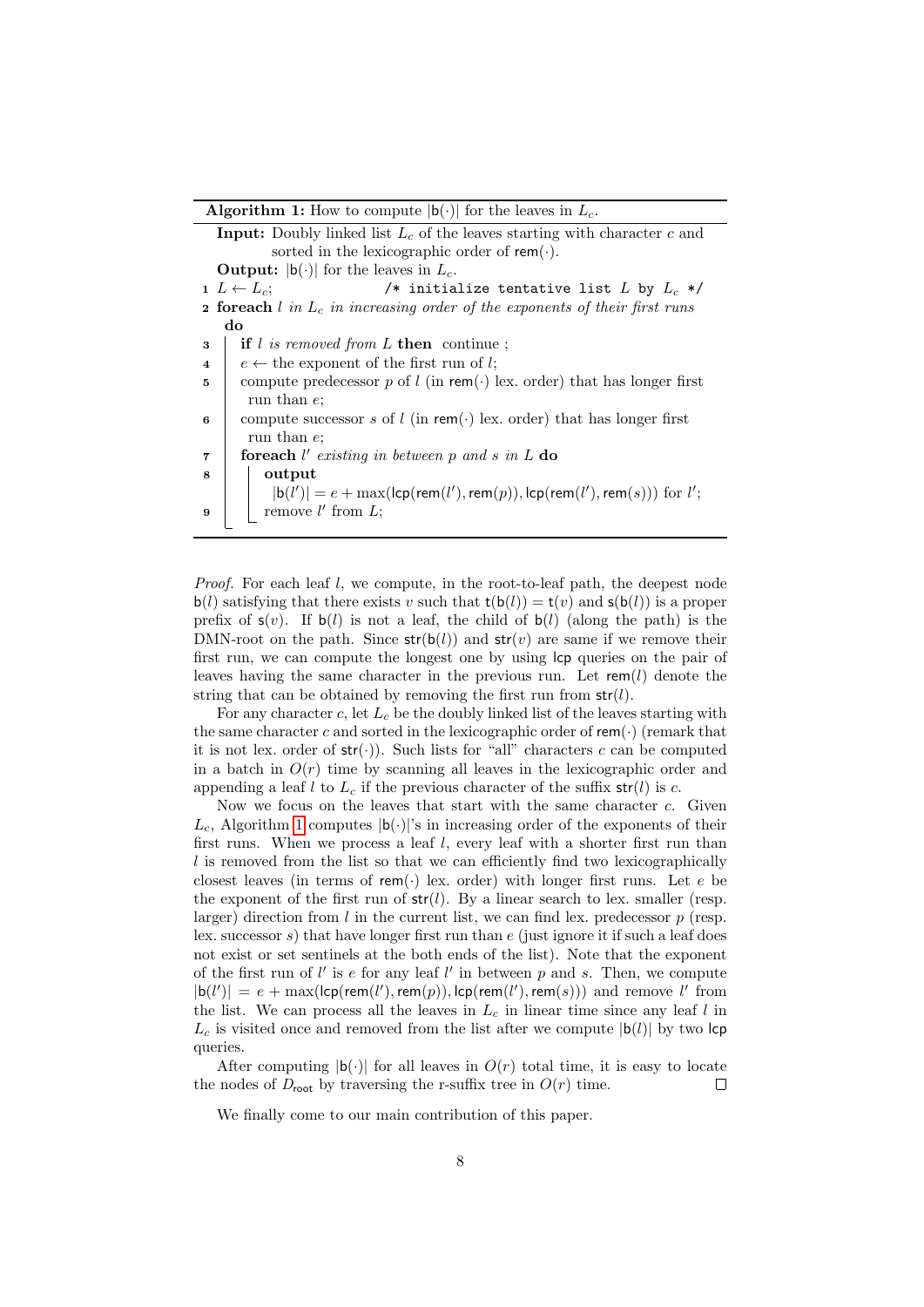**Theorem 10.** Given r-size run-length compressed string  $T$  of length n, we can compute  $\delta$  in  $C_{\text{sort}}(r, n)$  time and  $O(r)$  space.

*Proof.* Thanks to Lemma [7,](#page-5-0) in order to compute  $\delta$  it suffices to take the maximum of  $|S_T(k)|/k$  for k at which  $\alpha_k$  and  $\alpha_{k+1}$  differ. According to the proof of Lemma [6,](#page-5-1) we obtain  $\{k : \alpha_{k+1} \neq \alpha_k\}$  by computing the nodes contributing the changes of  $\alpha_k$ , which are the DMN-roots and explicit nodes. As shown in Lem-mas [8](#page-6-1) and [9,](#page-6-2) DMN-roots can be computed in  $C_{\text{sort}}(r, n)$  time and  $O(r)$  space. Note that the contributions of  $v \in D_{\text{root}}$  to  $\alpha_{k+1} - \alpha_k$  are 1 at  $k = |t(v)| - 1$  and  $-1$  at  $k = d(v)$ , and the contributions of an explicit node u in D to  $\alpha_{k+1} - \alpha_k$  are h−1 at  $k = |t(u)|$  and 1−h at  $k = d(u)+1$ , where h is the number of children of u. We list the information by the pairs  $(|t(v)| - 1, 1)$ ,  $(d(v), -1)$ ,  $(|t(u)|, h-1)$  and  $(d(u)+1, 1-h)$  and sort them in increasing order of the first element in  $C_{\text{sort}}(r, n)$ time. We obtain  $\{k : \alpha_{k+1} \neq \alpha_k\}$  by the set of the first elements, and we can compute  $\alpha_{k+1} - \alpha_k$  by summing up the second elements for fixed k. By going through the sorted list, we can keep track of  $|S_T(k')|$  for  $k' \in \{k : \alpha_{k+1} \neq \alpha_k\}$ , and thus, compute  $\delta = \max\{|S_T(k')|/k': k' \in \{k : \alpha_{k+1} \neq \alpha_k\}\}\$ in  $O(r)$  time and space.  $\Box$ 

Acknowledgements. This work was supported by JSPS KAKENHI Grant Number 22K11907.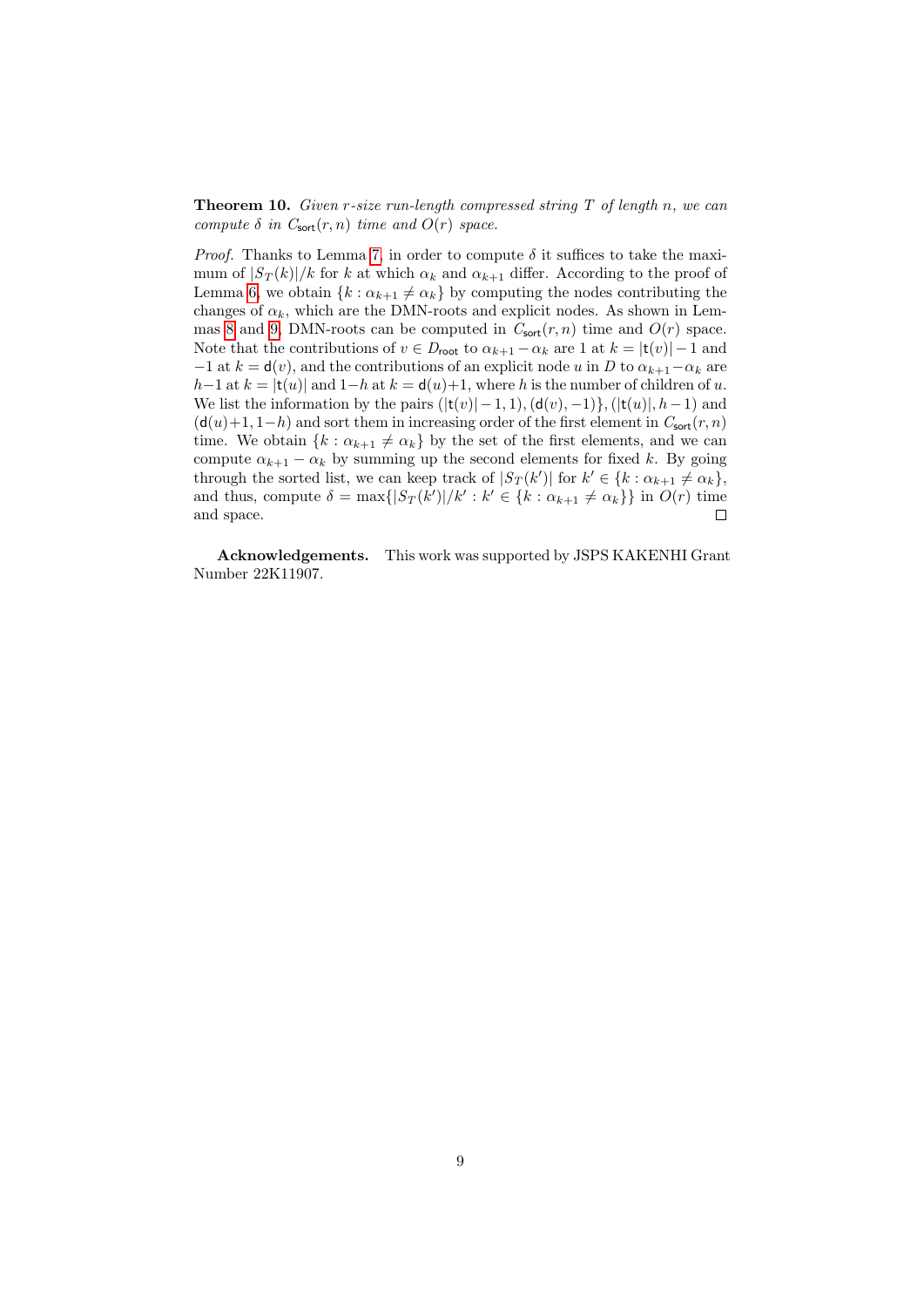

<span id="page-9-0"></span>Figure 3: Displaying the nodes in  $D_k$  for  $k = 1, 2, ..., 8$  in orange filled color. Two integers in node  $v \in D$  represent  $d(v)$  (upper integer) and  $|t(v)|$  (lower integer). By Lemma [4,](#page-4-1) node  $v \in D$  belongs to  $D_k$  for any  $k \in [\mathsf{t}(v)|..\mathsf{d}(v)]$ .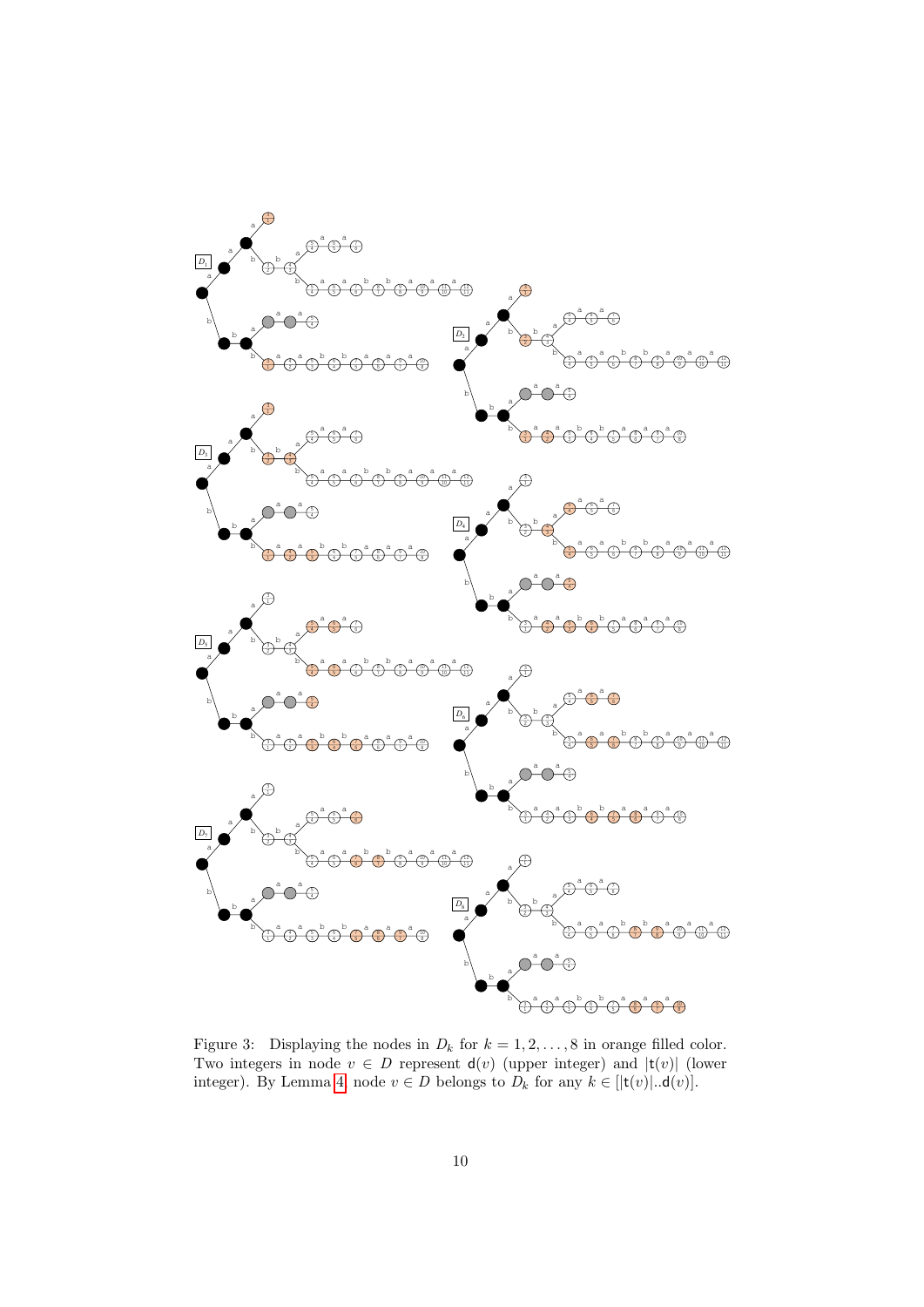## References

- <span id="page-10-7"></span>[1] Tooru Akagi, Mitsuru Funakoshi, and Shunsuke Inenaga. Sensitivity of string compressors and repetitiveness measures, 2021. arXiv:2107.08615.
- <span id="page-10-10"></span>[2] Arne Andersson, Torben Hagerup, Stefan Nilsson, and Rajeev Raman. Sorting in linear time? J. Comput. Syst. Sci., 57(1):74–93, 1998.
- <span id="page-10-8"></span>[3] Giulia Bernardini, Gabriele Fici, Pawel Gawrychowski, and Solon P. Pissis. Substring complexity in sublinear space, 2020. arXiv:2007.08357.
- <span id="page-10-3"></span>[4] Michael Burrows and David J Wheeler. A block-sorting lossless data compression algorithm. Technical report, HP Labs, 1994.
- <span id="page-10-5"></span>[5] Anders Roy Christiansen, Mikko Berggren Ettienne, Tomasz Kociumaka, Gonzalo Navarro, and Nicola Prezza. Optimal-time dictionary-compressed indexes. ACM Trans. Algorithms, 17(1):8:1–8:39, 2021. [doi:10.1145/](https://doi.org/10.1145/3426473) [3426473](https://doi.org/10.1145/3426473).
- <span id="page-10-13"></span>[6] Martin Farach. Optimal suffix tree construction with large alphabets. In 38th Annual Symposium on Foundations of Computer Science, FOCS '97, Miami Beach, Florida, USA, October 19-22, 1997, pages 137–143, 1997.
- <span id="page-10-12"></span>[7] Dan Gusfield. Algorithms on Strings, Trees, and Sequences. Cambridge University Press, New York, 1997.
- <span id="page-10-9"></span>[8] Yijie Han. Deterministic sorting in o(nloglogn) time and linear space. J. Algorithms, 50(1):96–105, 2004.
- <span id="page-10-11"></span>[9] Yijie Han and Mikkel Thorup. Integer sorting in 0(n sqrt (log log n)) expected time and linear space. In Proc. 43rd Symposium on Foundations of Computer Science (FOCS) 2002, pages 135–144. IEEE Computer Society, 2002.
- <span id="page-10-4"></span>[10] Dominik Kempa and Nicola Prezza. At the roots of dictionary compression: string attractors. In Proc. the 50th Annual ACM SIGACT Symposium on Theory of Computing (STOC) 2018, pages 827–840, 2018.
- <span id="page-10-2"></span>[11] Takuya Kida, Tetsuya Matsumoto, Yusuke Shibata, Masayuki Takeda, Ayumi Shinohara, and Setsuo Arikawa. Collage system: a unifying framework for compressed pattern matching. *Theor. Comput. Sci.*, 1(298):253– 272, 2003.
- <span id="page-10-1"></span>[12] John C. Kieffer and En-Hui Yang. Grammar-based codes: A new class of universal lossless source codes. IEEE Trans. Information Theory, 46(3):737–754, 2000.
- <span id="page-10-6"></span>[13] Tomasz Kociumaka, Gonzalo Navarro, and Nicola Prezza. Towards a definitive measure of repetitiveness. In Proc. 14th Latin American Symposium on Theoretical Informatics (LATIN) 2020, volume 12118 of Lecture Notes in Computer Science, pages 207–219. Springer, 2020.
- <span id="page-10-0"></span>[14] Abraham Lempel and Jacob Ziv. On the complexity of finite sequences. IEEE Trans. Information Theory, 22(1):75–81, 1976.